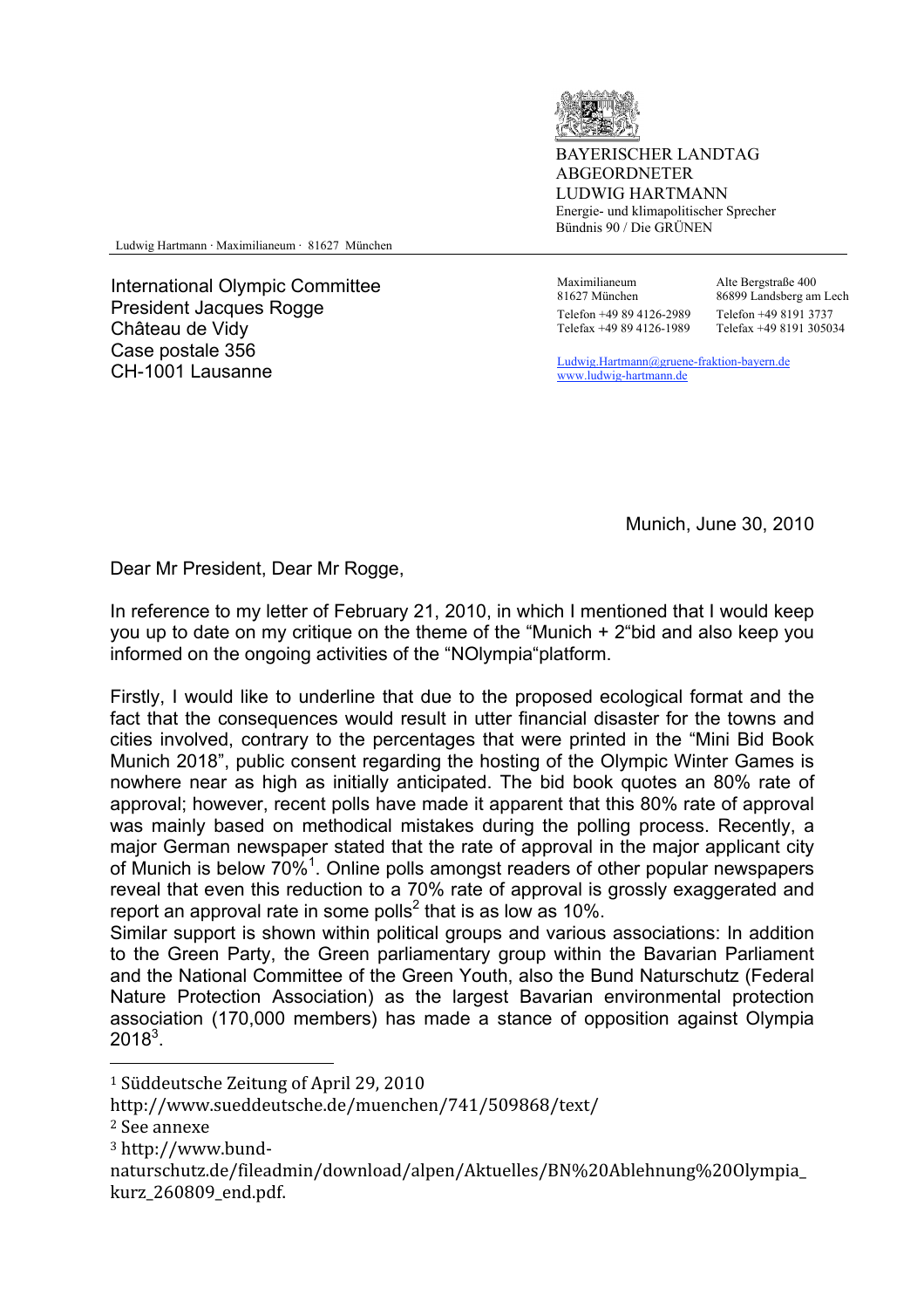Taking into consideration the growing scepticism within the population, as a means to raise awareness and inform people on the risks and dangers involved in the bid, an information event that attracted over 200 guests took place on March 9, 2010, in Garmisch-Partenkirchen, which is one of the Games' proposed venues<sup>4</sup>. During this event we were able to reveal to the crowd gathered the risk of their towns plummeting into debt and the catastrophic ecological destructive effects on their irreplaceable cultural landscape. In addition - after Munich and the other two bidders Annecy and Pyeongchang were officially announced as candidate cities on June 22, 2010 – Oberammergau has made a firm statement of resistance that is increasing in volume against the proposed venue of the biathlon and cross country skiing competitions. A citizens' initiative demanded: No Olympia in the home of the world famous Passion play, this was intended to be achieved by means of a referendum.

A very responsive Oberammergau public were astoundingly swift to react in contributing their required signatures for the referendum. As it turns out, a referendum is not required anymore as the Bid Committee withdrew the application of Oberammergau probably because the results were a foregone conclusion.

The citizens' initiative is convinced that the planned intervention into Oberammergau's nature is by no means justifiable. For example it is absurd that the skiing routes should be planned on the sunny side of the mountains. This would have required immense technical effort and an outrageous volume of water and energy to guarantee snow conditions. In these current times of climate change and austerity of resources this cannot be justified. Moreover, there were no details whatsoever as to where the massive volume of water for the snow-making equipment was supposed to come from.

The Oberammergau landowners who were to rent out 400 allotments to facilitate the sporting venue also made a resounding stance of disapproval: Every fifth landowner flatly refused to rent out their allotments which would ultimately make the event impossibility. In less than one week, the initiators surpassed the required aprox. 400 signatures collecting more than 750 apposing signatures of the 5000 strong population of Oberammergau.

It is yet to be revealed which new town venue will be the alternative to Oberammergau.

We would like to offer the opportunity to all of the citizens of Bavaria and Germany to receive a detailed and earnest picture of all of the serious risks involved in the "Munich  $+ 2$ " bid. As the devastating reality of the risks of the bid are revealed, the polls that have been conducted up to now show a blatant increase in opposition toward the games, it is high time to think about a general reform of the Olympic Winter Games in their present proposed format. More and more people are subscribing to the idea that instead of being a symbol of international understanding and unification in the spirit of a great sporting event the winter games have merely become a massive commercial circus in a theatre of pilfering finance. It is the host towns which lose on all accounts both in a financial capacity and more importantly in the lasting devastating damage to the natural environment which our children will inevitably inherit. As long as this event is focussed solely on mercenary financial tactics for gain it will always be at the expense of mankind and Mother Nature. It is an understatement to say that we do not want this event to take place in our towns and cities. I therefore appeal to you to revise the concept of the games regarding the

<sup>4</sup> http://www.gruene‐

 $\overline{a}$ 

gap.de/anhaenge/sonstige\_anhaenge/NOlympia\_Veranst\_GAP\_110310.pdf.